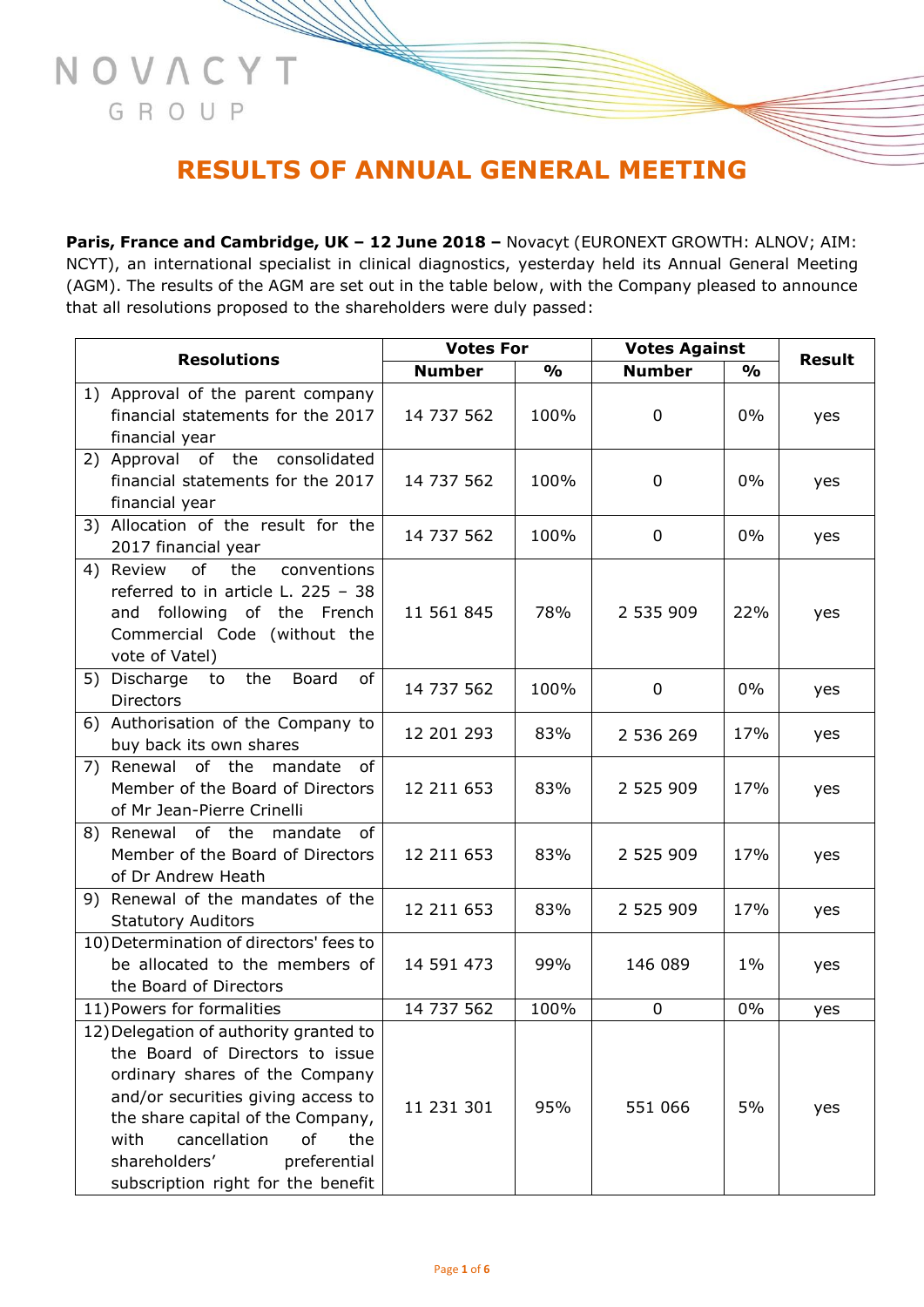

| οf<br>category<br>a<br>of<br>persons                                                                                                                                                                                                                                                                                                                                                                                                                                      |            |      |             |       |     |
|---------------------------------------------------------------------------------------------------------------------------------------------------------------------------------------------------------------------------------------------------------------------------------------------------------------------------------------------------------------------------------------------------------------------------------------------------------------------------|------------|------|-------------|-------|-----|
| (amended)                                                                                                                                                                                                                                                                                                                                                                                                                                                                 |            |      |             |       |     |
| 13) Delegation of authority to the<br>Board of Directors to issue<br>ordinary shares of the Company<br>and / or securities giving access<br>to the capital of the Company,<br>cancellation<br>of<br>with<br>the<br>preferential subscription right for<br>the benefit of a category of<br>persons, within the framework of<br><b>TEPA</b><br>system<br>and<br>the<br>in<br>accordance with the provisions of<br>Article L.225-138 of the French<br><b>Commercial Code</b> | 12 055 564 | 82%  | 2 681 998   | 18%   | yes |
| 14) Delegation of powers to the Board<br>of Directors for the purpose of<br>issuing common shares of the<br>company and/or securities giving<br>access to the capital of the<br>company, with maintenance of<br>the preferential subscription right                                                                                                                                                                                                                       | 14 737 562 | 100% | 0           | 0%    | yes |
| 15) Authorisation given to the Board<br>of Directors in case of capital<br>increase, with or without removal<br>the preferential<br>right<br>of<br>of<br>subscription, to increase the<br>number of shares to be issued<br>(amended)                                                                                                                                                                                                                                      | 11 231 661 | 96%  | 550 706     | 4%    | yes |
| 16) Global<br>of<br>Limitation<br>the<br>delegations                                                                                                                                                                                                                                                                                                                                                                                                                      | 12 201 653 | 83%  | 2 535 909   | 17%   | yes |
| 17) Delegation of powers to the Board<br>of Directors to issue ordinary<br>shares and/or securities giving<br>access to the capital of the<br>company for the benefit of<br>members of a company savings<br>plan                                                                                                                                                                                                                                                          | 14 737 562 | 100% | 0           | $0\%$ | yes |
| 18) Powers for formalities                                                                                                                                                                                                                                                                                                                                                                                                                                                | 14 737 562 | 100% | $\mathbf 0$ | $0\%$ | yes |

Number of participating shareholders (by voting form, proxy or present): 60 shareholders representing 14 737 562 shares.

Ahead of the meeting, the Company recognised that Resolutions 12 and 15 were likely to meet the required thresholds to be passed, however it also recognised that a material number of shareholders voted against these resolutions. As a result, as is permitted and customary under the applicable laws and regulations of France to which Novacyt is subject, the Board reconvened during the AGM and proposed alternative resolutions (the "Revised Resolutions"), taking into account the feedback of those shareholders present in the meeting: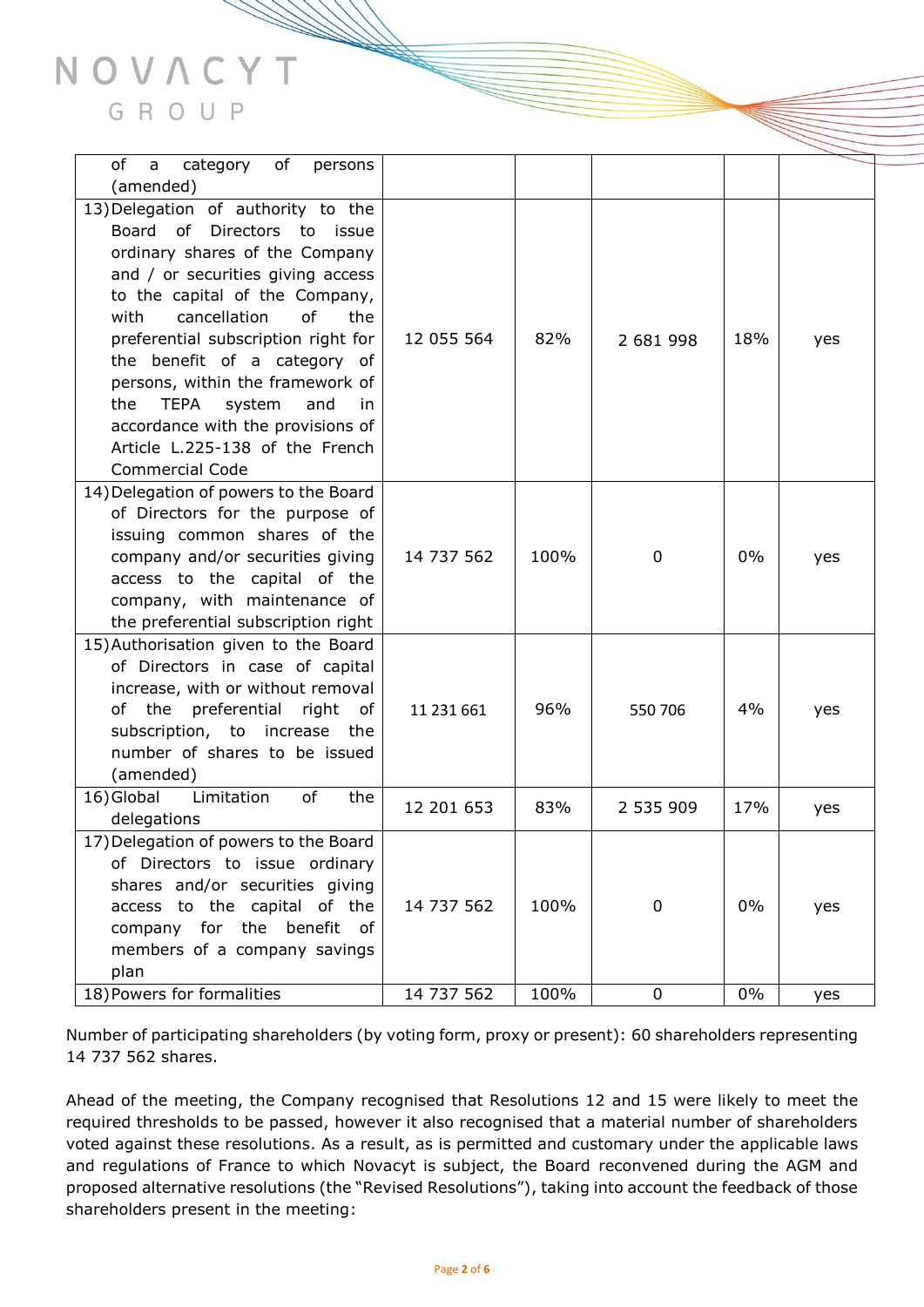# *Alternative Special Resolution 12*

GROUP

#### *Twelfth resolution*

NOVAC

*Delegation of authority granted to the Board of Directors to issue ordinary shares of the Company and / or securities giving access to the share capital of the Company, with cancellation of the shareholders' preferential subscription right for the benefit of a category of persons* 

The general meeting, voting under the conditions of quorum and majority required for extraordinary general meetings, after having taken note of the report of the Board of Directors and the special report of the Statutory Auditor, in accordance with the Articles L.225-129 to L.225-129-6, L.225-135, L.225- 138, L.228-91 and following of the French Commercial Code,

Taking account of the amendments approved by the Board of Directors during the meeting,

1. Delegates to the Board of Directors, with the power to sub-delegate, its power to decide on the issue, without preferential subscription rights, on one or more occasions, in the proportions and at the times that it will appreciate, both in France and abroad, ordinary shares or any other securities giving access to the capital of the Company. Such securities may be issued in euros, in foreign currency or in any monetary units established by reference to several currencies, such shares conferring the same rights as the previous shares, subject to their date of possession;

2. Decides that the Board of Directors will fix the rights of the shares and / or securities giving access to the Company's share capital; on the other hand, it decides that any issue of preference shares and securities giving access to preference shares is expressly excluded;

3. Decides that the nominal amount of the capital increases that may be carried out, immediate or future, under this delegation may not exceed a total nominal amount of 1,650,000 euros or its equivalent in foreign currency, given this amount will be charged on the overall nominal ceiling of 2,500,000 euros for the sixteenth resolution and that this amount does not take into account adjustments likely to be operated in accordance with the legislative and regulatory provisions applicable and, where appropriate, to the contractual stipulations providing for other cases of adjustment, to protect the rights of holders of securities or other rights giving access to capital;

4. Decides to remove the preferential subscription right of the shareholders in securities covered by this resolution and to reserve the right to subscribe them to industrial or commercial health/pharmaceutical/biotechnology companies or savings fund managers of French law or foreign law investing, directly or indirectly through a French or foreign financial intermediary, in the health/pharmaceutical/biotechnology sector, or individuals having a significant net worth (at least 500,000 euros), investing directly or indirectly through any legal entity and/or a French or foreign financial intermediary, and with experience in the health/pharmaceutical/biotechnology sector;

5. Notes that if the subscriptions have not absorbed all of an issue of shares or securities, the Board of Directors may limit the amount of the transaction to the amount of the subscriptions received;

6. Notes that the delegation carries full right to the benefit of the holders of securities issued to the title of this resolution and giving access to the capital of the company, waiver of the shareholders to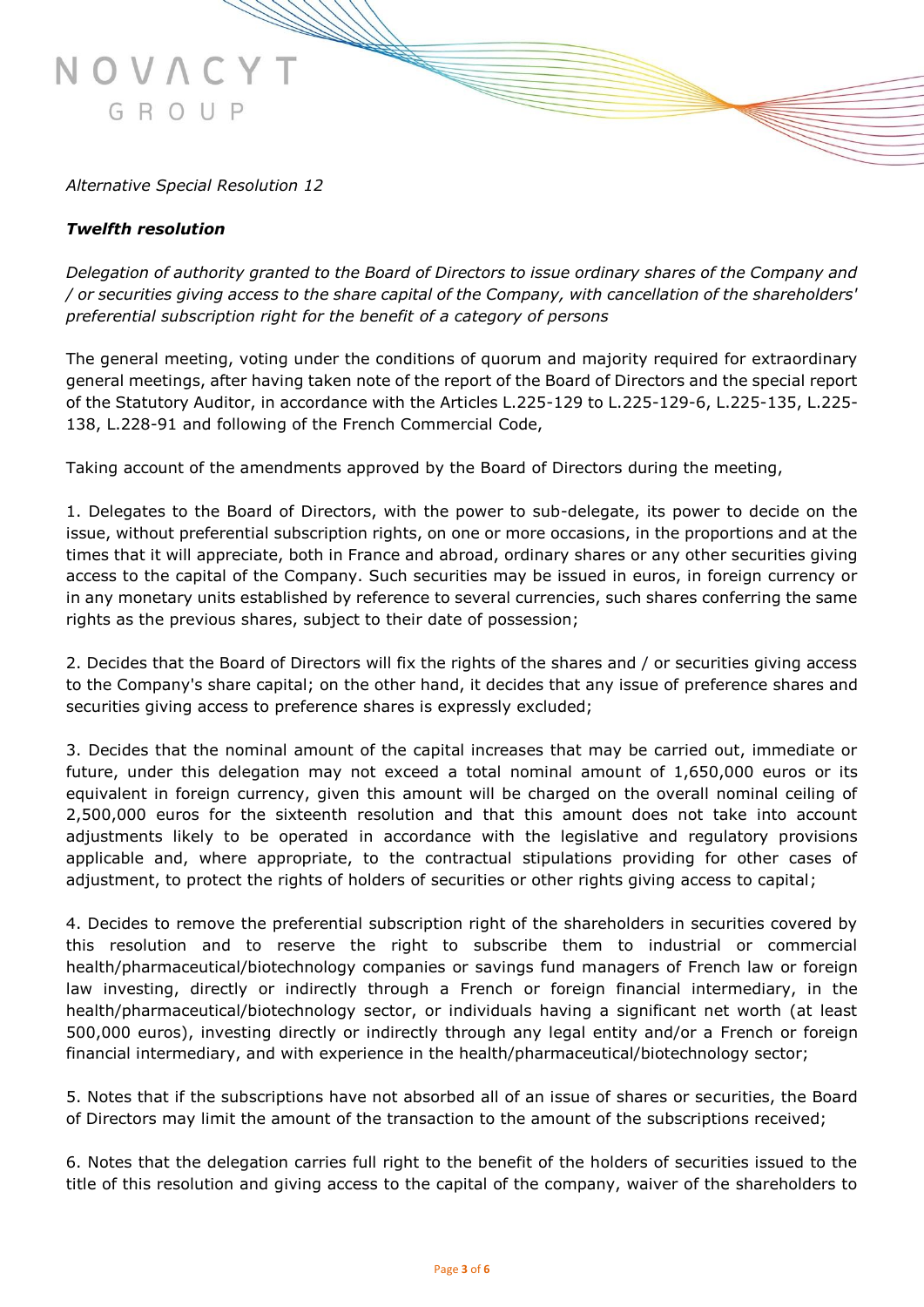# NOVAC GROUP

their preferential subscription right to the shares or securities giving access to the capital that these securities entitle immediately or at term;

7. Decides that the issue price of the shares issued as part of this delegation, will be at least equal to the average weighted by the volume of the trading prices of the shares selected from a period of between five and thirty consecutive trading sessions amongst the 30 trading sessions prior to the fixing of the issue price, with a permitted discount of a maximum of 20%, after adjustment, if necessary, of this amount to account for the difference at date of possession;

8. Decides that the issue price of the securities giving access to capital will be such that the amount received immediately by the company plus, as appropriate, may be seen later by it, either, for each share issued in consequence of the issuance of these securities, at least equal to the issue price defined in paragraph above;

9. Decides that the Board of Directors will have full powers to implement this delegation of authority and, in particular, to: - decide on the issue of securities, determine the terms and conditions of the transactions, determine the form and characteristics of the securities to be issued and set the conditions of subscription, the terms of their release, their date of enjoyment (with a permitted retroactive date of enjoyment), the manner in which the securities issued on the basis of this delegation will give access to common shares of the Company; - establish the list of the beneficiary or beneficiaries of the removal of the preferential subscription right within the categories defined in paragraph 4 of this resolution and the number of shares or securities allocated to each of them; charge the amount of the costs relating to these capital increases to the item "share premium" and, if it deems it appropriate, deduct from it the sums necessary to increase the legal reserve to onetenth of the new share capital after each issue; - record the completion of the share capital increase, amend the Articles of Association and carry out, directly or by proxy, all transactions and formalities related to the share capital increases carried out pursuant to this authorisation;

In addition, the Board of Directors may generally take all the necessary measures and conclude all agreements to achieve the successful completion of the proposed issue, to carry out all the formalities required for the admission of the shares issued on the Euronext Growth Paris market or any other market;

10. Acknowledges that, should the Board of Directors use the delegation of authority conferred upon it in this resolution, the Board of Directors will report to the following ordinary general meeting in accordance with the law and applicable regulations, the use made of the authorisations conferred in this resolution; and 11. Acknowledges that this delegation renders null and void as of this day, if applicable, the unused part of any previous delegation having the same purpose, that is to say any delegation of authority relating to the capital increase with cancellation of the preferential subscription right in favour of a category of persons whose definition is similar to the definition in paragraph 4 of this resolution and in particular the delegation granted by the general meeting of the Company dated December 5, 2016.

The delegation thus granted to the Board of Directors is valid for a period of 18 months from this meeting.

*Alternative Special Resolution 15*

## **Fifteenth resolution**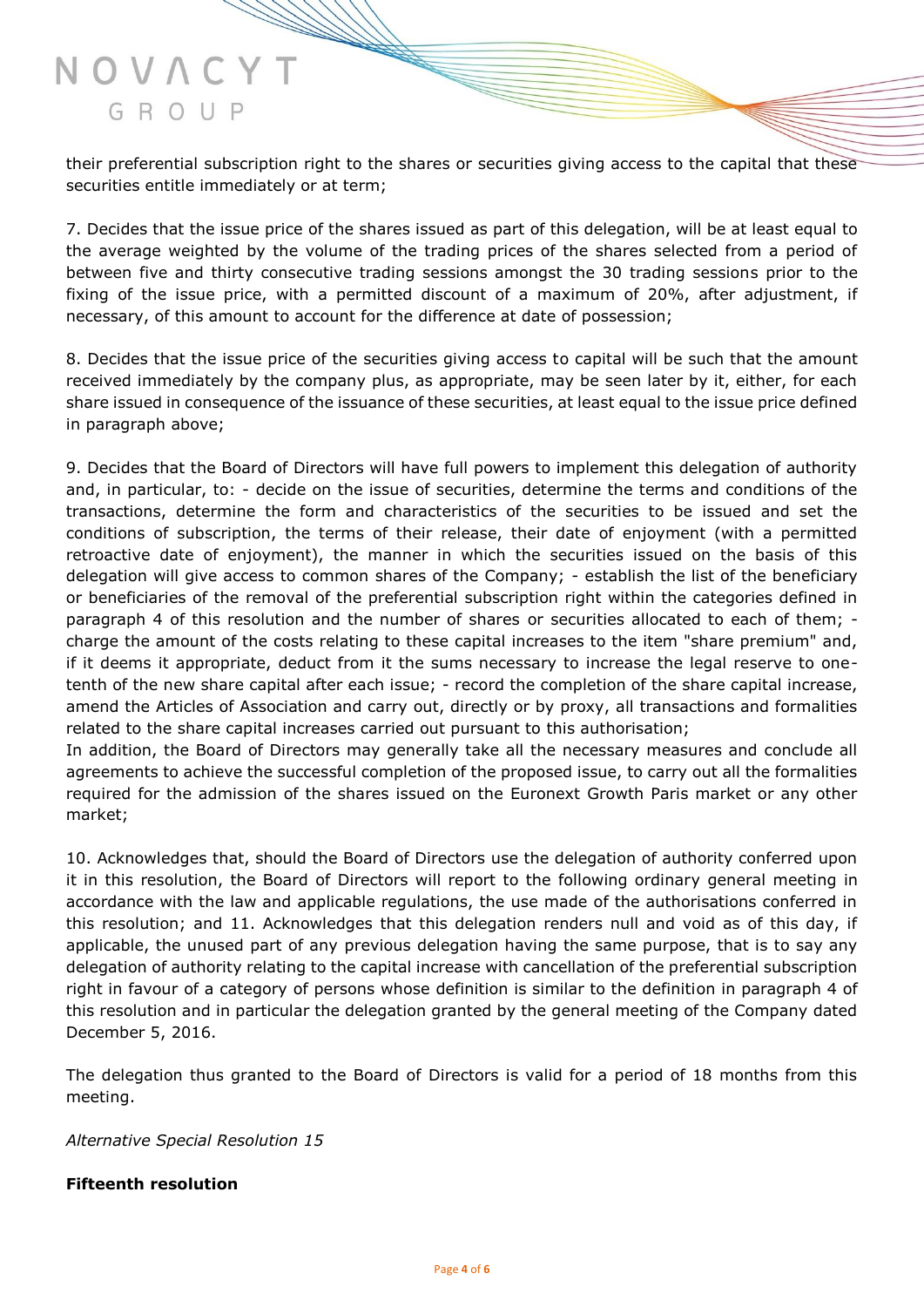*Authorisation given to the Board of Directors in case of capital increase, with or without removal of the preferential right of subscription, to increase the number of shares to be issued* 

The General Assembly, acting under the conditions of quorum and majority of extraordinary general meetings, after deliberating on and having considered the report of the Board of Directors and the special report of the Auditor, in accordance with the provisions of article L.225 - 135-1 of the French Commercial Code,

Taking into account the amendment brought to the special resolution 12,

1. allows the Board of Directors, with the option of sub-delegation, to increase the number of shares to be issued for each of the issues with or without preferential subscription right agreed upon under the twelfth, thirteenth and fourteenth resolutions of the this meeting, within 30 days of the close of the subscription in the limit of 15% of the initial issue and at the same price as that used for the initial issue; and

2. Decides that the maximum nominal amount of capital increases that may be carried out under this delegation will be charged on the overall nominal ceiling of capital increase set by the sixteenth resolution of this meeting.

The authorisation granted to the Board of Directors under this resolution is valid for a period of 18 months from the current meeting.

\* \* \*

Following this further consultation with those shareholders present in the meeting, and taking fully into account the voting indications of shareholders who had voted via proxy, sufficient support was obtained by the Company and the Revised Resolutions were duly passed.

The Board is committed to continuing its dialogue with shareholders and will continue to engage in the coming months to further articulate its growth strategy.

**- End –**

#### **About Novacyt Group**

**The Novacyt Group is a rapidly growing, international diagnostics group with a growing portfolio of cancer and infectious disease products and services. Through its proprietary technology platform, NOVAPrep®, and molecular platform, genesig®, Novacyt is able to provide an extensive range of oncology and infectious disease diagnostic products across an extensive international distributor network. The Group has diversified sales from diagnostic reagents used in oncology, microbiology, haematology and serology markets, and its global customers and partners include major corporates.**

**For more information please refer to the website: [www.novacyt.com](http://www.novacyt.com/)**

**Contacts Novacyt SA** Graham Mullis, Chief Executive Officer Anthony Dyer, Chief Financial Officer +44 (0)1223 395472